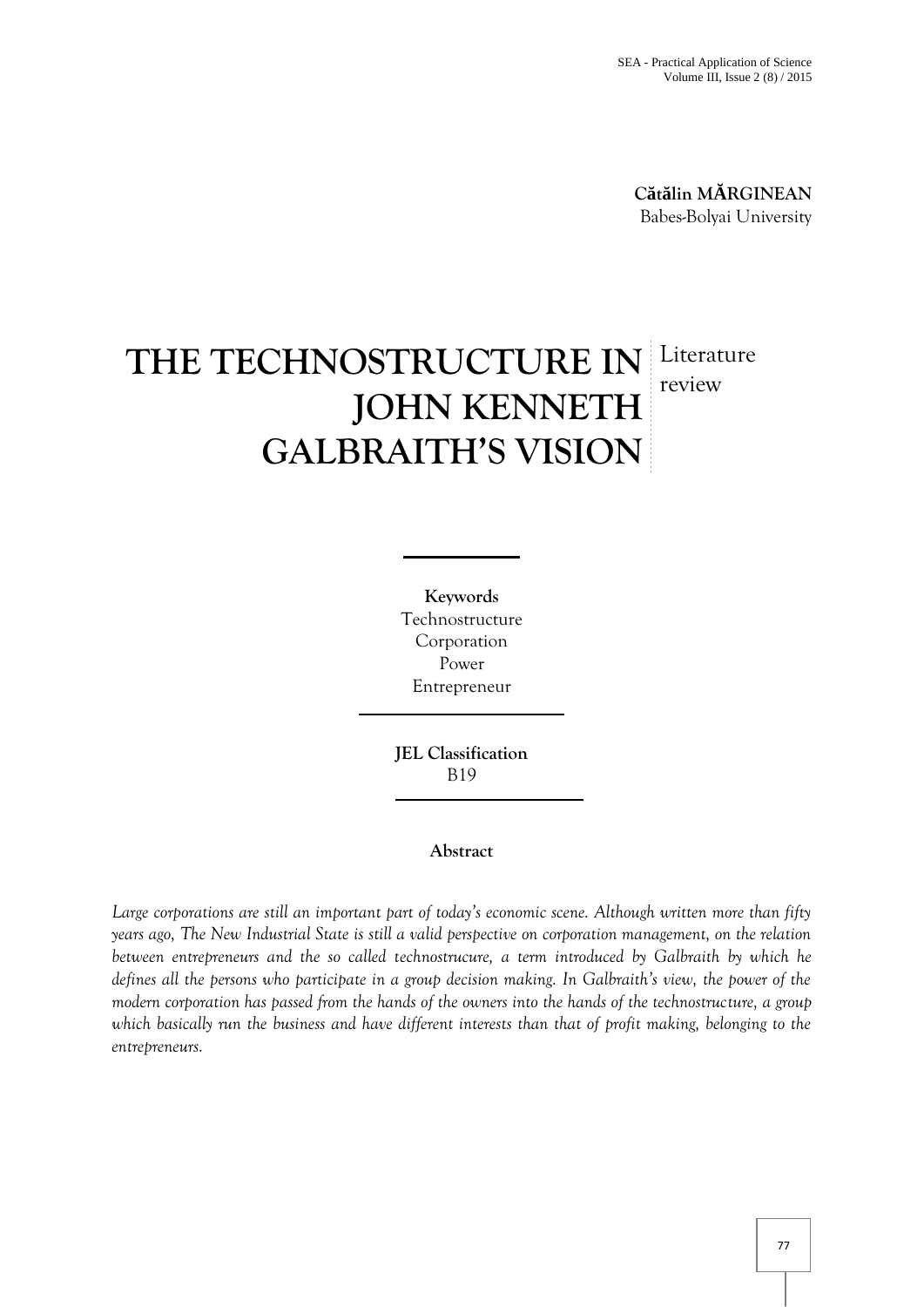#### **Introduction**

John Kenneth Galbraith was one of the economists that brought a new vision of the corporation and not only, in the middle of the  $20<sup>th</sup>$ century. Even if often he had more critics than followers, he managed to be an extremely influent economist in the last century as he did play an important role in the policymaking of the time by advising several U.S. presidents and other important political figures. Moreover, his work is still being discussed and analyzed by economists, theories of the corporations being still of actual interest. The New Industrial State (1964) was one of Galbraith's main works. In the book, Galbraith deals with the economics of production and especially with the structure and impact of the large corporation on the mechanism of free competition. In his view, the evolution of the corporation has reached a point where, with the help of planning, a new industrial state was formed. In this industrial state, large corporations dominate the market and manage to promote their own interests, but this system basically cancels any competition mechanisms. Another important discussion is that of the separation of power from the entrepreneur to a distinct category of groups of specialists inside the corporation, which actually have more power in running the business than the entrepreneur. As Dunn observes, Galbraith's work has taken into account previous opinions of other important economists such as Alfred Marshalls' theory of the firm, a part of Veblen's economic anthropology, a part of Keynes' macroeconomics and a part of Schumpeter's vision of technological change (Dunn, 2011).

#### **The concept of 'technostructure'**

In analyzing the modern corporation, Galbraith introduces the term of technostructure, to define "all who participate in the group decision-making" (Galbraith, 1967). As Reisman states (Reisman, 1990), in Galbraith's view, the archetypal scarce input in the advanced economic system is not land and is not capital, but it is formed of the skilled, trained manpower in the form of highly qualified specialists. It is assumed that Galbraith's conception of corporate management derives from the classic work of A.A. Berle and G..Means, which describes the separation of ownership and management in the paper called "The Modern Corporation and Private Property" (1932).

Galbraith builds his theory regarding the technostructure by analyzing the role of the entrepreneur in the corporation. He states that the role the entrepreneur has been extremely minimized once corporations have appeared on the economic scene. In his view, the power in the business and the power in society have not passed to individuals, but to groups. Basically, any

important decisions are taken, in his opinion, not by individuals but by groups of individuals. The idea was not entirely new, as S. Dunn points out (Dunn, 2011), this was already observed before by Schumpeter (1943) who noted that: "economic progress tends to become depersonalized and automatized. Bureau and committee work tends to replace individual action". Galbraith provides three points of origin for this (Galbraith, 1967): first of all, the technological requirements of modern industry. For example, in the automotive industry, there is quite a rare chance that one single person could be an expert in all the areas that are involved in the manufacturing process: engineering, procurement, metallurgy, chemistry, merchandising and so on. It will be necessary to have at least one person for each of the key areas of such a business order to run the business accordingly. The second point derives from advanced technology, the associated use of capital and the resulting need for planning. A small business would not need to plan, to anticipate the requirements for raw materials due to the fact that the quantities needed are low, and the market stocks and supplies them anyway. By contrast, a car manufacturer, for example, would definitely need to foresee need and to ensure a supply of labor, materials and other production requirements. Galbraith goes even further, explaining that these men must also be able to have the knowledge to plan price strategies and to see that consumers are suitably persuaded to buy at these prices. The last point, refers to the need of coordination, so that talent is brought to bear on the common purpose. Information must be taken from the various specialists, tested for its reliability and being used to take a final decision. Even if the decision will be taken by that particularly group or committee, or taken for approval to a superior group, it will still be a result of a group, and not of an individual. Galbraith concludes that it is not managers who actually take decisions but that effective power of decision is lodged deeply down in the technical, planning and other specialized staff (Galbraith,1967). As Dunn (Dunn, 2011) observes, Galbraith did make some pertinent remarks at the time his book was published, the fact that at some point, firms also acquire the economies of experience.

There is a clear relationship between the corporation and the technostructure in Galbraith's view, namely that the corporation accommodates itself to the needs of the technostructure, this being an apparatus for group decision making (Galbraith, 1967). This requires a high level of autonomy, which means that it is vulnerable to any external influences. On the one hand, the danger would theoretically be represented by the state and by the owners or stockholders. The author considers that both dangers are cancelled. The state does not represent a threat due to the fact that any external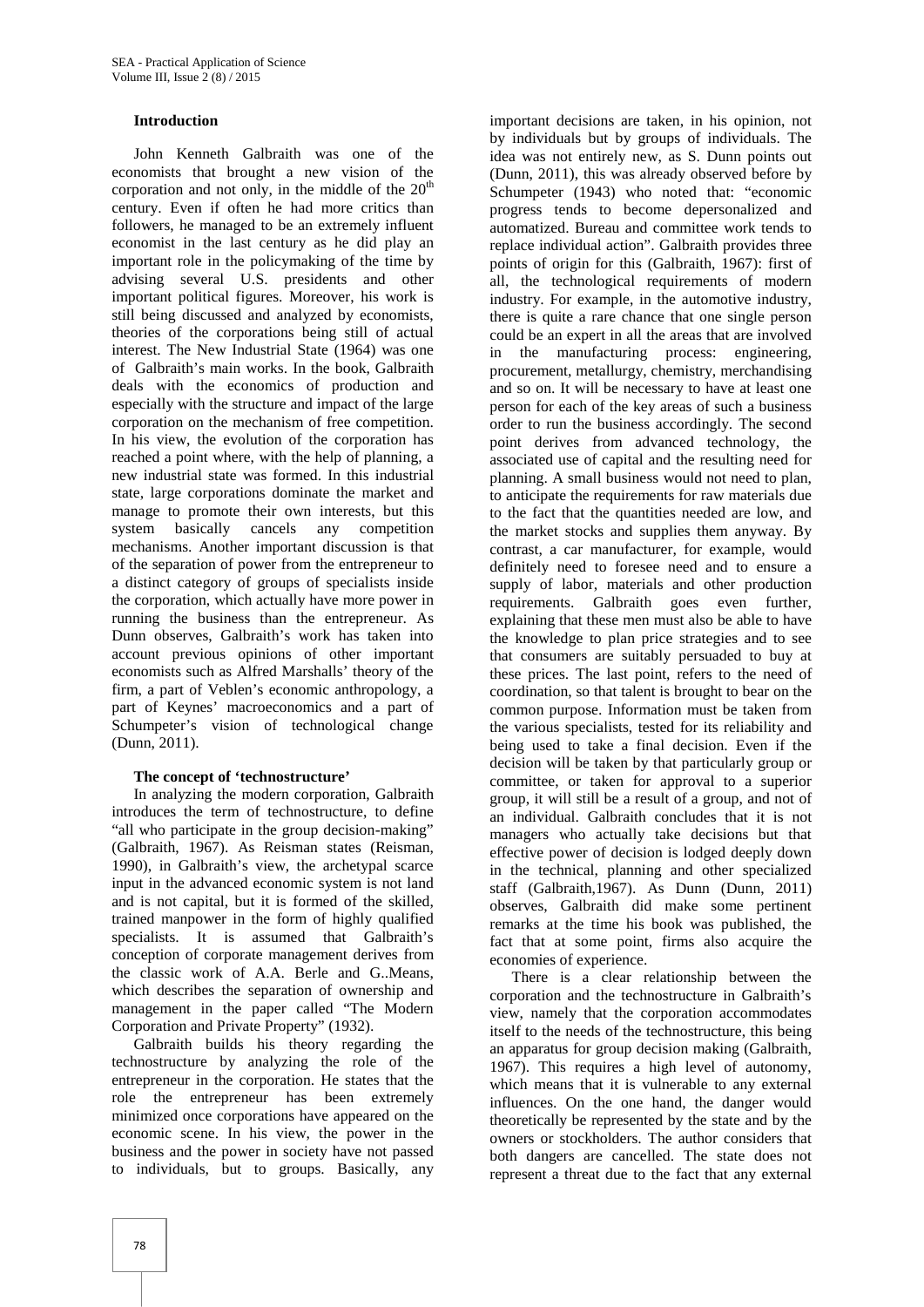authority would be incompletely informed and hence arbitrary because of the nature of the group decision making and the problem solving nature. On the other hand, the owners of the modern corporation can be excluded as well as their stocks are being distributed to more and more hands, minimizing any possible interference as there would be no significant owners of stocks.

Even when it comes to the capital or funding of the corporation, Galbraith's view is that the autonomy of the technostructure is still safe. The main argument is that the complexity of modern technological and planning decisions acts as a main protector of the technostructure. The example is straightforward – any external creditors cannot ensure any control of decisions when judging the conditions of granting for example a financing loan, as the area of inside knowledge would be almost null. Furthermore, there might even be the chance that the business would finance itself by using its own retained earnings, in whichever way the technostructure would consider to be the best. The only possible outside intervention would be that when there are no retained earnings but losses registered, and in this case, any external financing institution would need to be provided more details related to what has generated those loses, but no major details would need to be provided anyway.

Galbraith also looks at the reports that exist between corporations, owners and technostructure but makes a clear statement that the size of the company makes these reports different. In the case of small firms, the owners still have significant voting power, even if the company is conducted by a hired manager. For the big corporation, things change. Smaller owners tend to lose their power of decision and what is more important, they will have less knowledge of what goes on inside the corporation. By contrast, the individuals that actually run the business, who are part of the technostructure, will have the full knowledge of the company's operations providing them full authority over the corporation. Due to these aspects, he will divide the corporations into two major categories: entrepreneurial corporation: the corporation in which age, size and simplicity of operation still accord power to an individual who has control of capital, and mature corporation, in which the technostructure has taken over.

Power in the mature corporation has moved from the entrepreneur to the technostruture,due to the imperatives of technology and planning. (Galbraith, 1967). To analyze this transfer of power, Galbraith takes the assumption of an entrepreneur in command: anything affecting his tenure in the office would have an impact on the prospective earnings, growth and capital gains. Should this person have health problems, this would immediately have a direct impact on the stock market, the media would start to investigate if

there is a successor for him and if that successor is suitable or not to run the company. But as the power has moved entirely in the hands of the technostructure, this would not happen. Individual members of the technostructure can always be replaced and their replacement should not have a significant impact in the business.

Galbraith tries to find the answer to the question: what the technostructure seeks to do with the autonomy it requires, and do its goals align with the goals of the society? In general view, the firm has one main purpose, namely to maximize its profits. In order to do this, it would be directly dependent on the market. It is the author's view that the market can be replaced by the control of prices through the planning activity, so the corporation has made the market subordinate to the goals of its planning. This would mean that the goal of the technostructure would not be anymore profit maximization of the business. The author rejects the theory according to which the goals of the technostructure could be linked to the maximization of their own personal revenue, due to the fact that even if the profit of the company increases, the remuneration of the members of the technostructure is not directly correlated to the increased profitability.

#### **The form of the technostructure and its motivation**

The mail goals of the technostructure can be summarized into what Galbraith calls the motivating system. This system has 4 components as follows: compulsion, pecuniary compensation, identification and adaptation, which can motivate an individual either separately or in combination (Galbraith, 1967):

Compulsion – the group may compel the acceptance of its goal; failure to accept the goals of the group brings the negative reward or punishment;

Pecuniary motivation – the acceptance of the goals of the organization brings not a negative but an affirmative reward;

Identification – the individual, on becoming associated with the group, may conclude that its goals are superior to his own, and so he joins;

Adaptation – the individual may serve the organization not because he considers its goals superior to his own but because he hopes to make them accord more closely with his own.

Out of these components, it is the author view that the members of the technostructure are mostly motivated by identification and adaptation. In combination, Table 1 shows the possible results.

For example, Galbraith states that compulsion and pecuniary compensation may exist in different types of associations with each other, as those who are compelled to accept the goals of the organization by fear or punishment always have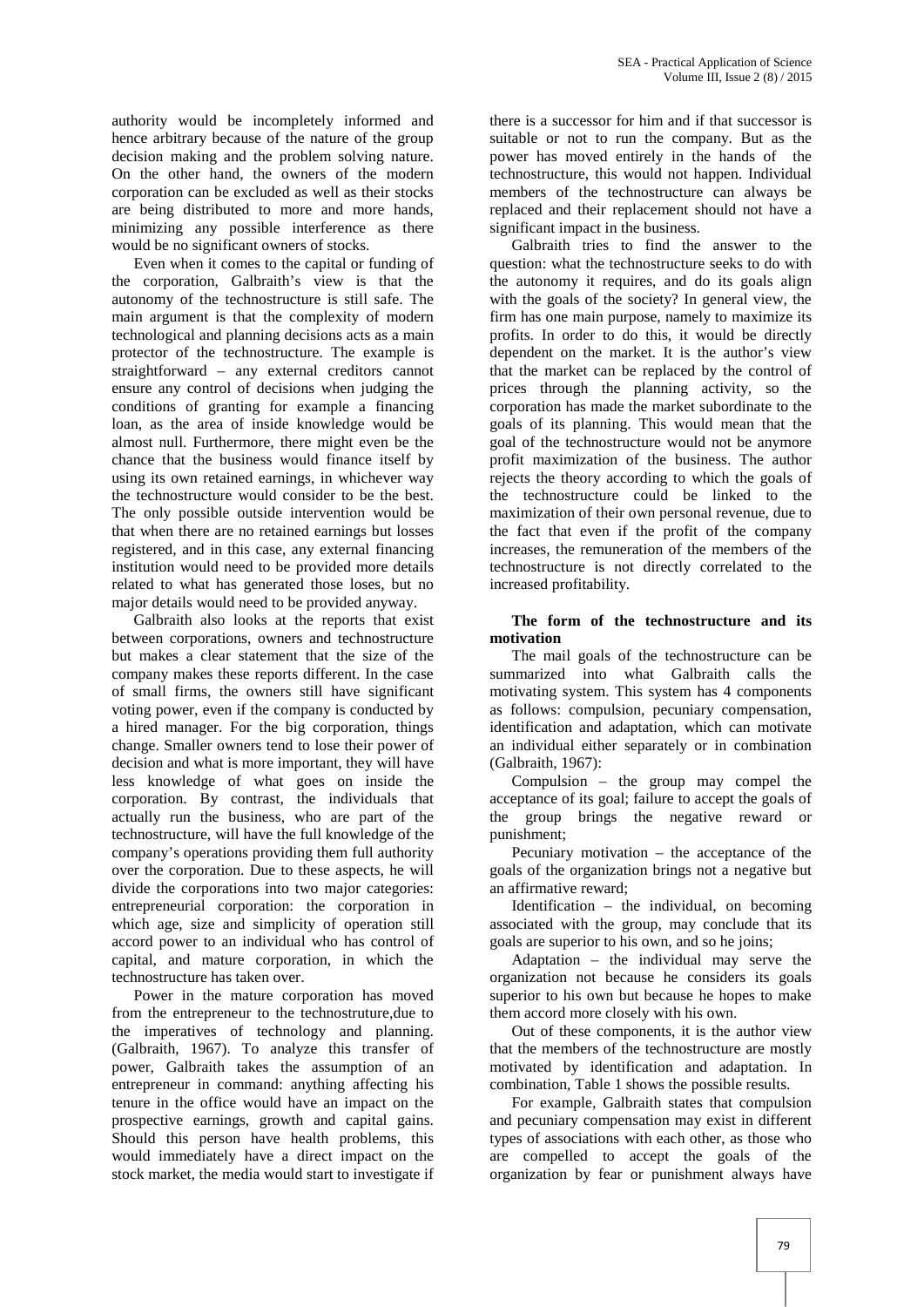some affirmative compensation for such acceptance, but compulsion is always inconsistent with either identification or adaptation. When a person is compelled to accept the goals of the organization, he can't consider them superior to his own. Also, when a person is obliged to accept the goals of the organization, he will not embrace them in the hope of accommodating them more closely to his own.

In Galbraith's theory, the mature corporation can be imagined as a series of concentric circles (Figure 1). The participants belonging to each of the circles represent groups which have different motivational systems.

The stockholders of the corporations would be situated in the outermost circle. The stockholder does not want to identify himself with the goals of the corporation and his main concern is to maximize his profits. An exception from this position would be that of a stockholder who is part of the board of directors or is represented accordingly in that board. In the author's opinion, the relation of the ordinary stockholder to the corporation is the purest case of pecuniary motivation.

In the next circle would be the production workers. In their case, they tend to identify themselves with the organization so the motivation becomes mixed. Pecuniary motivation does play its part here, but not without the presence of identification. If the worker has a high pay rate, an interesting job and money making is not the main and only goal of the stockholders or management, then the level of identification is high. In the opposite case, the level of identification is low and there is a visible increase of the level of pecuniary motivation.

Next level is represented by the supervisory personnel and the clerical, sales and other routine white collar personnel. They merge at their inner perimeter with engineers, scientists, sales executives and other members of the technostructure. In the last circle there are the executives and management. Galbraith's idea is that as we move inside these circles, identification and adaptation become increasingly important.

One of the most important conclusions of the author is that, as the mature corporation is not compelled to maximize its profits, its goals will be a reflection of the goals of the members of the technostructure. Consequently, the goals of the economic society, since the large corporations have a dominant position therein, will tend to be those of the corporation (Galbraith, 1967). One major goal of the technostructure would be the growth of the corporation because in this way it would assure itself a high level of security, more jobs in the technostructure group and of course more promotion opportunities and compensation. The first concern of the technostructure would be to

protect the minimum level of return which would secure its autonomy and consequently its survival (Galbraith, 1967). The mechanism to cancel this concern is represented by price control.

#### **Conclusions**

As S. Pressman points out, the new term adopted by Galbraith, the technostructure, represents a new class and also a new factor of production in the economic literature (Pressman, 2005). Even though in the economic literature theories regarding the separation of power from the entrepreneurs to the management were launched before his work, Galbraith brought original and pertinent discussions regarding this topic. Members of the technostructure are, in Galbraith's opinion, a central feature of the giant corporation because they have the power to shape its culture, goals and behavior (Parker, 2005). He elaborated a very well argumentation behind the concept of technostructure, linking it to the economical conditions that surrounded the 60s-70s.

It is a fact that Galbraith developed an approach to social structures and hierarchies, an approach which is consistent with the realist social theory (Dunn and Pressman, 2005). These social structures can still be valid in today's economic scene, where the large corporations still have an important role, although perhaps the main actors are not the same with those that Galbraith used in his examples.

Even though criticized by many, Galbraith's theory of the large corporation remains a reference point in the economic literature. The combination with a sociological perspective over the structure of the corporation, of the technostructure, of the relation between technostructure and entrepreneurs remain original and valid concepts which can be pertinent of a complex analysis even today.

#### **Reference list:**

 Dunn, S. (2011). *The Economics of John Kenneth Galbraith*. Introduction, Persuasion, and Rehabilitation. Cambridge: Cambridge University Press;

 Dunn, S., Pressman, S. (2005). *The Economic Contributions of John Kenneth Galbraith*. Review of Political Economy, 17( 2), 161-209;

 Galbraith, J.K. (1967). *The New Industrial State*. Boston: Houghton Mifflin;

 Parker, R. (2005). *John Kenneth Galbraith. His Life, His Politics, His Economics*. Chicago US: The University of Chicago Press;

 Reisman, D.A. (1990). *Galbraith on Ideas and Events*. Journal of Economic Issues, XXIV(3), (733-760).